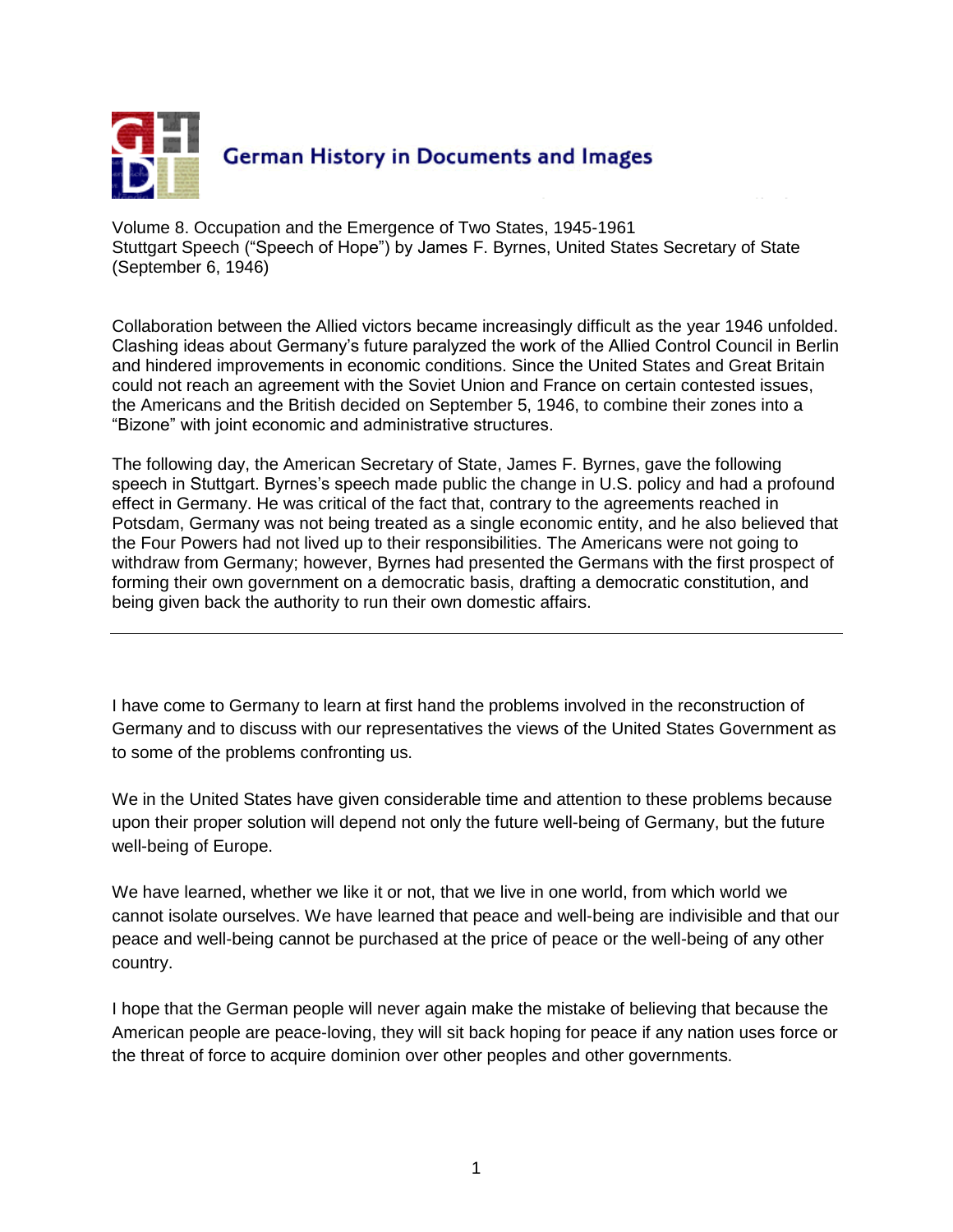In 1917 the United States was forced into the first World War. After that war we refused to join the League of Nations. We thought we could stay out of Europe's wars, and we lost interest in the affairs of Europe. That did not keep us from being forced into a second world war. We will not again make that mistake. We intend to continue our interest in the affairs of Europe and of the world. We have helped to organize the United Nations. We believe it will stop aggressor nations from starting wars. Because we believe it, we intend to support the United Nations organization with all the power and resources we possess.

The American people want peace. They have long since ceased to talk of a hard or a soft peace for Germany. This never has been the real issue. What we want is a lasting peace. We will oppose soft measures which invite the breaking of the peace.

In agreeing at Potsdam that Germany should be disarmed and demilitarized and in proposing that the four major powers should by treaty jointly undertake to see that Germany is kept disarmed and demilitarized for a generation, the United States is not unmindful of the responsibility resting upon it and its major Allies to maintain and enforce peace under the law.

Freedom from militarism will give the German people the opportunity, if they will but seize it, to apply their great energies and abilities to the works of peace. It will give them the opportunity to show themselves worthy of the respect and friendship of peace-loving nations, and in time, to take an honorable place among members of the United Nations.

It is not in the interest of the German people or in the interest of world peace that Germany should become a pawn or a partner in a military struggle for power between the East and the West.

German militarism and Nazism have devastated twice in our generation the lands of German neighbors. It is fair and just that Germany should do her part to repair that devastation. Most of the victims of Nazi aggression were before the war less well off than Germany. They should not be expected by Germany to bear, unaided, the major costs of Nazi aggression.

The United States, therefore, is prepared to carry out fully the principles outlined in the Potsdam Agreement on demilitarization and reparations. However, there should be changes in the levels of industry agreed upon by the Allied Control Commission if Germany is not to be administered as an economic unit as the Potsdam Agreement contemplates and requires.

The basis of the Potsdam Agreement was that, as part of a combined program of demilitarization and reparations, Germany's war potential should be reduced by elimination and removal of her war industries and the reduction and removal of heavy industrial plants. It was contemplated this should be done to the point that Germany would be left with levels of industry capable of maintaining in Germany average European living standards without assistance from other countries.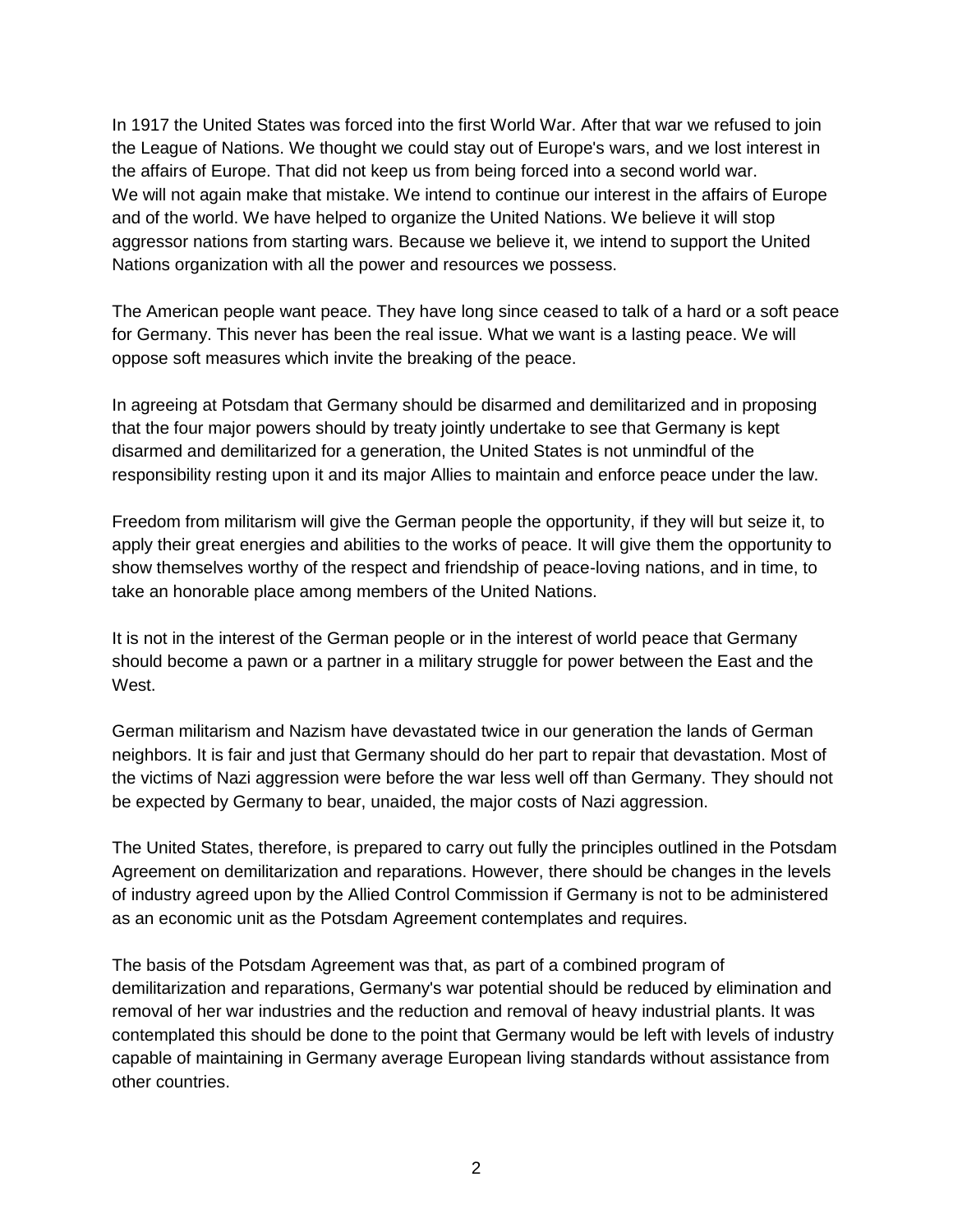The plants so to be removed were to be delivered as reparations to the Allies. The plants to be removed from the Soviet zone would go to the Soviet Union and Poland and the plants to be removed from the western zones would go in part to the Soviet Union but in the main to the western Allies. Provision was also made for the distribution of Germany's foreign assets among the Allies.

After considerable discussion the Allies agreed upon levels to which the principal German industries should be reduced to carry out the Potsdam Agreement. These levels were agreed to upon the assumption that the indigenous resources of Germany were to be available for distribution on an equitable basis for all of the Germans in Germany and that products not necessary for use in Germany would be available for export in order to pay for necessary imports.

In fixing the levels of industry, no allowance was made for reparations from current production. Reparations from current production would be wholly incompatible with the levels of industry now established under the Potsdam Agreement.

Obviously, higher levels of industry would have had to be fixed if reparations from current production were contemplated. The levels of industry fixed are only sufficient to enable the German people to become self-supporting and to maintain living standards approximating the average European living conditions.

That principle involved serious hardships for the German people, but it only requires them to share the hardships which Nazi aggression imposed on the average European.

The German people were not denied, however, the possibility of improving their lot by hard work over the years. Industrial growth and progress were not denied them. Being obliged to start again like the people of other devastated countries, with a peacetime economy not able to provide them more than the average European standard, the German people were not to be denied to use such savings as they might be able to accumulate by hard work and frugal living to build up their industries for peaceful purposes.

That was the principle of reparations to which President Truman agreed at Potsdam. And the United States will not agree to the taking from Germany of greater reparations than was provided by the Potsdam Agreement.

The carrying out of the Potsdam Agreement has, however, been obstructed by the failure of the Allied Control Council to take the necessary steps to enable the German economy to function as an economic unit. Essential central German administrative departments have not been established, although they are expressly required by the Potsdam Agreement.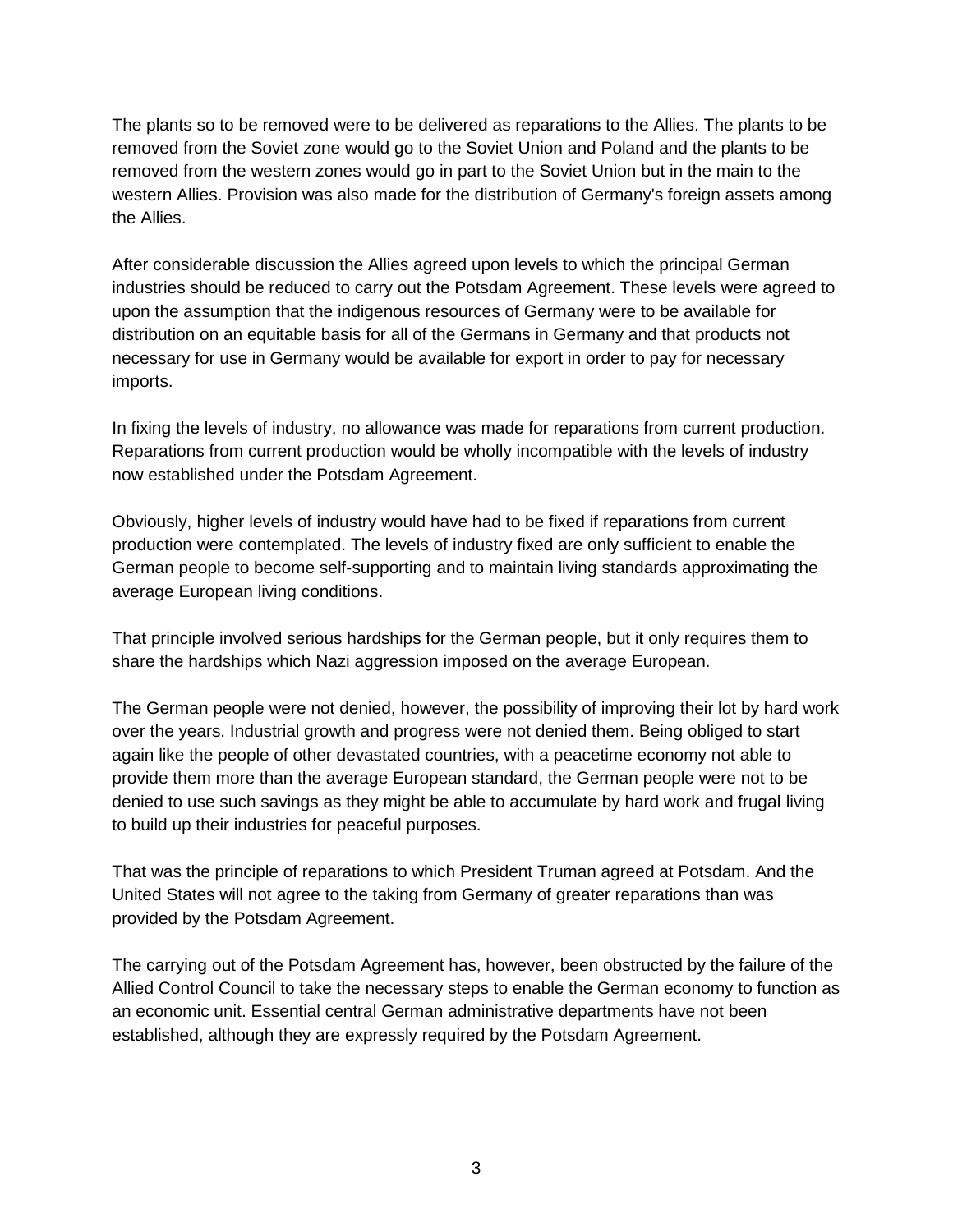The equitable distribution of essential commodities between the several zones so as to produce a balanced economy throughout Germany and reduce the need for imports has not been arranged, although that, too, is expressly required by the Potsdam Agreement.

The working out of a balanced economy throughout Germany to provide the necessary means to pay for approved imports has not been accomplished, although that too is expressly required by the Potsdam Agreement.

The United States is firmly of the belief that Germany should be administered as an economic unit and that zonal barriers should be completely obliterated so far as the economic life and activity in Germany are concerned.

The conditions which now exist in Germany make it impossible for industrial production to reach the levels which the occupying powers agreed were essential for a minimum German peacetime economy. Obviously, if the agreed levels of industry are to be reached, we cannot continue to restrict the free exchange of commodities, persons, and ideas throughout Germany. The barriers between the four zones of Germany are far more difficult to surmount than those between normal independent states.

The time has come when the zonal boundaries should be regarded as defining only the areas to be occupied for security purposes by the armed forces of the occupying powers and not as selfcontained economic or political units.

That was the course of development envisaged by the Potsdam Agreement, and that is the course of development which the American Government intends to follow to the full limit of its authority. It has formally announced that it is its intention to unify the economy of its own zone with any or all of the other zones willing to participate in the unification.

So far only the British Government has agreed to let its zone participate. We deeply appreciate their cooperation. Of course, this policy of unification is not intended to exclude the governments not now willing to join. The unification will be open to them at any time they wish to join.

We favor the economic unification of Germany. If complete unification cannot be secured, we shall do everything in our power to secure the maximum possible unification.

Important as economic unification is for the recovery of Germany and of Europe, the German people must recognize that the basic cause of their suffering and distress is the war which the Nazi dictatorship brought upon the world.

But just because suffering and distress in Germany are inevitable, the American Government is unwilling to accept responsibility for the needless aggravation of economic distress that is caused by the failure of the Allied Control Council to agree to give the German people a chance to solve some of their most urgent economic problems.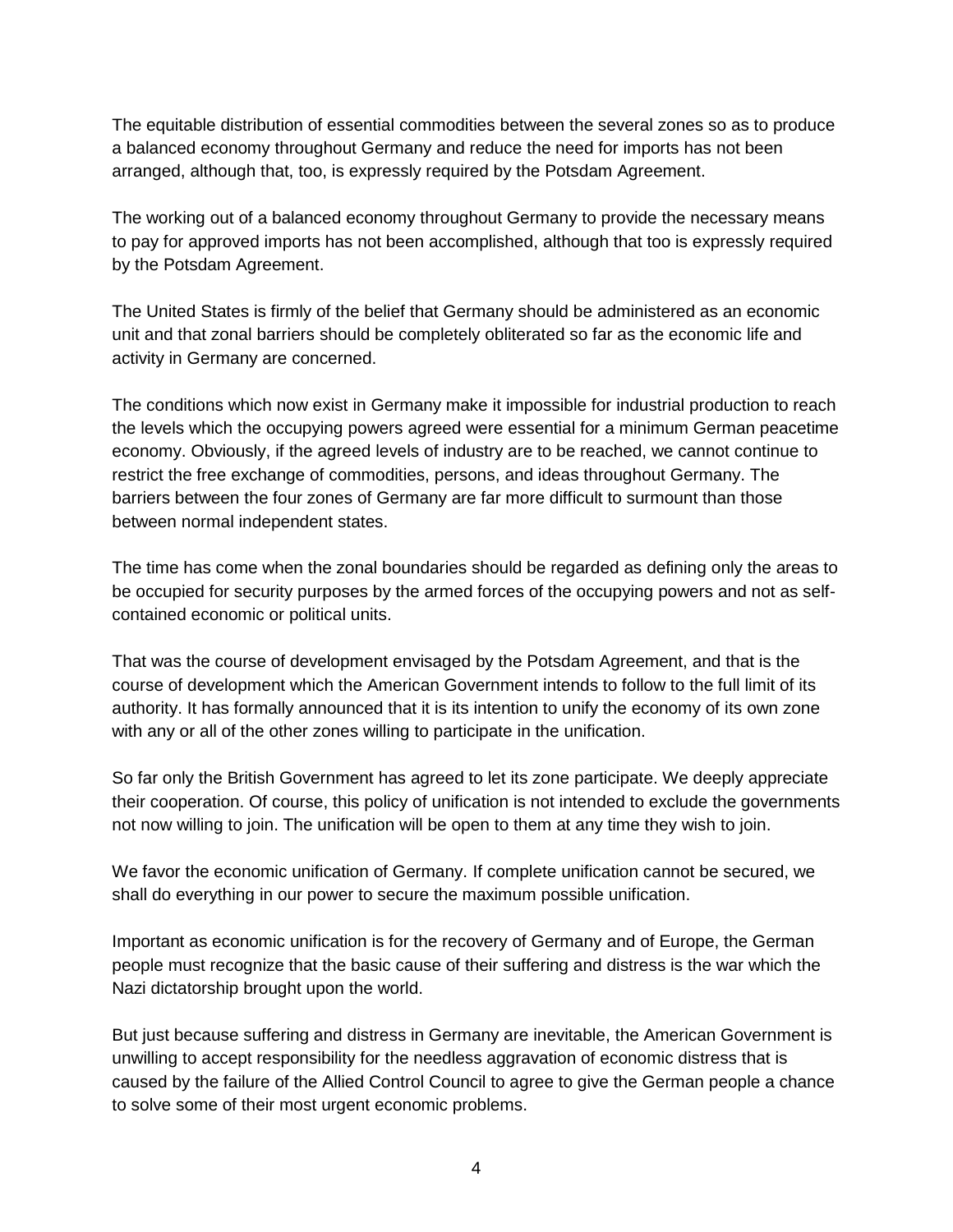So far as many vital questions are concerned, the Control Council is neither governing Germany nor allowing Germany to govern itself.

A common financial policy is essential for the successful rehabilitation of Germany. Runaway inflation accompanied by economic paralysis is almost certain to develop unless there is a common financial policy directed to the control of inflation. A program of drastic fiscal reform to reduce currency and monetary claims, to revise the debt structure, and to place Germany on a sound financial basis is urgently required.

The United States has worked hard to develop such a program, but fully coordinated measures must be accepted and applied uniformly to all zones if ruinous inflation is to be prevented. A central agency of finance is obviously necessary to carry out any such program effectively.

It is also essential that transportation, communications, and postal services should be organized throughout Germany without regard to zonal barriers. The nationwide organization of these public services was contemplated by the Potsdam Agreement. Twelve months have passed and nothing has been done.

Germany needs all the food she can produce. Before the war she could not produce enough food for her population. The area of Germany has been reduced. The population in Silesia, for instance, has been forced back into a restricted Germany. Armies of occupation and displaced persons increase demands while the lack of farm machinery and fertilizer reduces supplies. To secure the greatest possible production of food and the most effective use and distribution of the food that can be produced, a central administrative department for agriculture should be set up and allowed to function without delay.

Similarly, there is urgent need for the setting up of a central German administrative agency for industry and foreign trade. While Germany must be prepared to share her coal and steel with the liberated countries of Europe dependent upon these supplies, Germany must be enabled to use her skills and her energies to increase her industrial production and to organize the most effective use of her raw materials.

Germany must be given a chance to export goods in order to import enough to make her economy self-sustaining. Germany is a part of Europe and recovery in Europe, and particularly in the states adjoining Germany, will be slow indeed if Germany with her great resources of iron and coal is turned into a poorhouse.

When the ruthless Nazi dictatorship was forced to surrender unconditionally, there was no German government with which the Allies could deal. The Allies had temporarily to take over the responsibilities of the shattered German state, which the Nazi dictatorship had cut off from any genuine accountability to the German people. The Allies could not leave the leaders or minions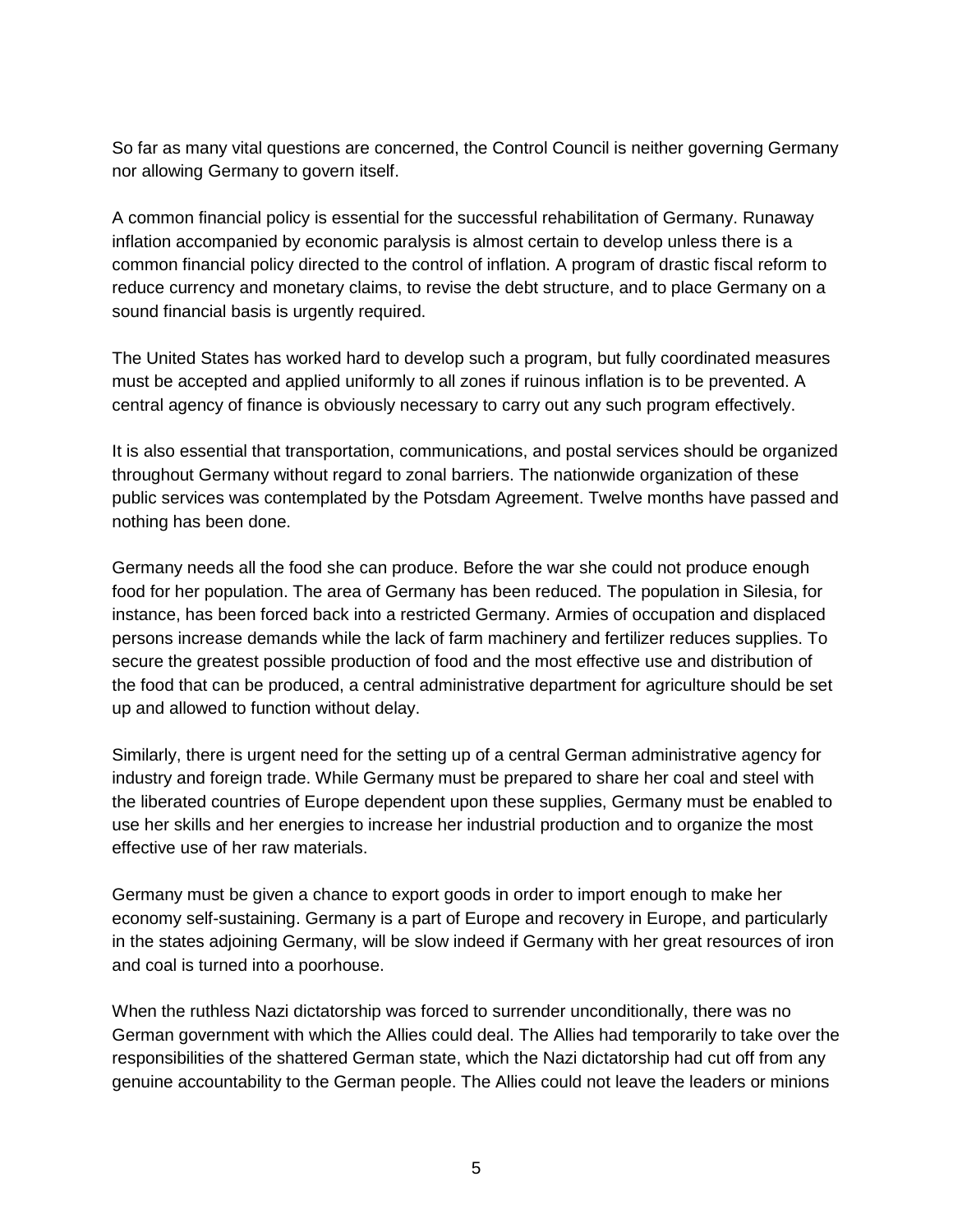of Nazism in key positions, ready to reassert their evil influence at first opportunity. They had to go.

But it never was the intention of the American Government to deny to the German people the right to manage their own internal affairs as soon as they were able to do so in a democratic way, with genuine respect for human rights and fundamental freedoms.

The Potsdam Agreement, concluded only a few months after the surrender, bound the occupying powers to restore local self-government and to introduce elective and representative principles into the regional, provincial, and state administration as rapidly as was consistent with military security and the purposes of the military occupation.

The principal purposes of the military occupation were and are to demilitarize and de-Nazify Germany but not raise artificial barriers to the efforts of the German people to resume their peacetime economic life.

The Nazi war criminals were to be punished for the suffering they brought to the world. The policy of reparations and industrial disarmament prescribed in the Potsdam Agreement was to be carried out. But the purpose of the occupation did not contemplate a prolonged foreign dictatorship of Germany's internal political life. The Potsdam Agreement expressly bound the occupying powers to start building a political democracy from the ground up.

The Potsdam Agreement did not provide that there should never be a central German government. It merely provided that for the time being there should be no central German government. Certainly this only meant that no central government should be established until some sort of democracy was rooted in the soul of Germany and some sense of local responsibility developed.

The Potsdam Agreement wisely provided that administration of the affairs of Germany should be directed toward decentralization of the political structure and the development of local responsibility. This was not intended to prevent progress toward a central government with the powers necessary to deal with matters which would be dealt with on a nation-wide basis. But it was intended to prevent establishment of a strong central government dominating the German people instead of being responsible to their democratic will.

It is the view of the American Government that the German people throughout Germany, under proper safeguards, should now be given the primary responsibility for the running of their own affairs.

More than a year has passed since hostilities ceased. The millions of German people should not be forced to live in doubt as to their fate. It is the view of the American Government that the Allies should, without delay, make clear to the German people the essential terms of the peace settlement which they expect the German people to accept and observe. It is our view that the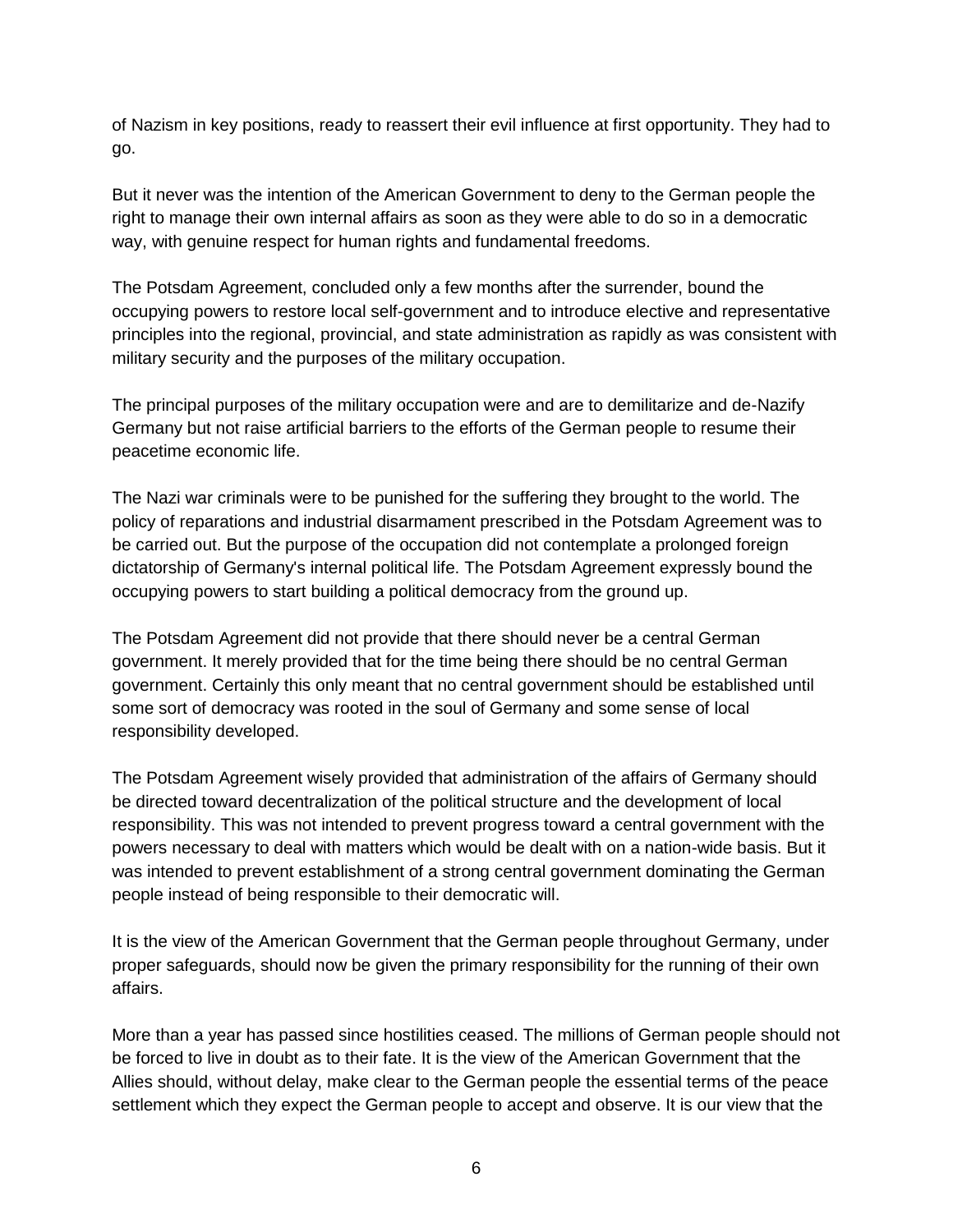German people should now be permitted and helped to make the necessary preparations for setting up a democratic German government which can accept and observe these terms.

From now on thoughtful people of the world will judge Allied action in Germany not by Allied promises but by Allied performances. The American Government has supported and will continue to support the necessary measures to de-Nazify and demilitarize Germany, but it does not follow that large armies of foreign soldiers or alien bureaucrats, however well motivated and disciplined, are in the long run the most reliable guardians of another country's democracy.

All that the Allied governments can and should do is to lay down the rules under which German democracy can govern itself. The Allied occupation forces should be limited to the number sufficient to see that these rules are obeyed.

But the question for us will be: What force is needed to make certain that Germany does not rearm as it did after the first World War? Our proposal for a treaty with the major powers to enforce for 25 or even 40 years the demilitarization plan finally agreed upon in the peace settlement would have made possible a smaller army of occupation. For enforcement we could rely more upon a force of trained inspectors and less upon infantry.

For instance, if an automobile factory, in violation of the treaty, converted its machinery to the production of weapons of war, inspectors would report it to the Allied Control Council. They would call upon the German Government to stop the production and punish the offender. If the German Government failed to comply then the Allied nations would take steps to enforce compliance by the German Government. Unfortunately our proposal for the treaty was not agreed to.

Security forces will probably have to remain in Germany for a long period. I want no misunderstanding. We will not shirk our duty. We are not withdrawing. We are staying here. As long as there is an occupation army in Germany, the American armed forces will be part of that occupation army.

The United States favors the early establishment of a provisional German government for Germany. Progress has been made in the American zone in developing local and state selfgovernment in Germany, and the American Government believes similar progress is possible in all zones.

It is the view of the American Government that the provisional government should not be handpicked by other governments, but should be a German national council composed of democratically responsible minister presidents or other chief officials of the several states or provinces which have been established in each of the four zones.

Subject to the reserved authority of the Allied Control Council, the German National Council should be responsible for the proper functioning of central administrative agencies. Those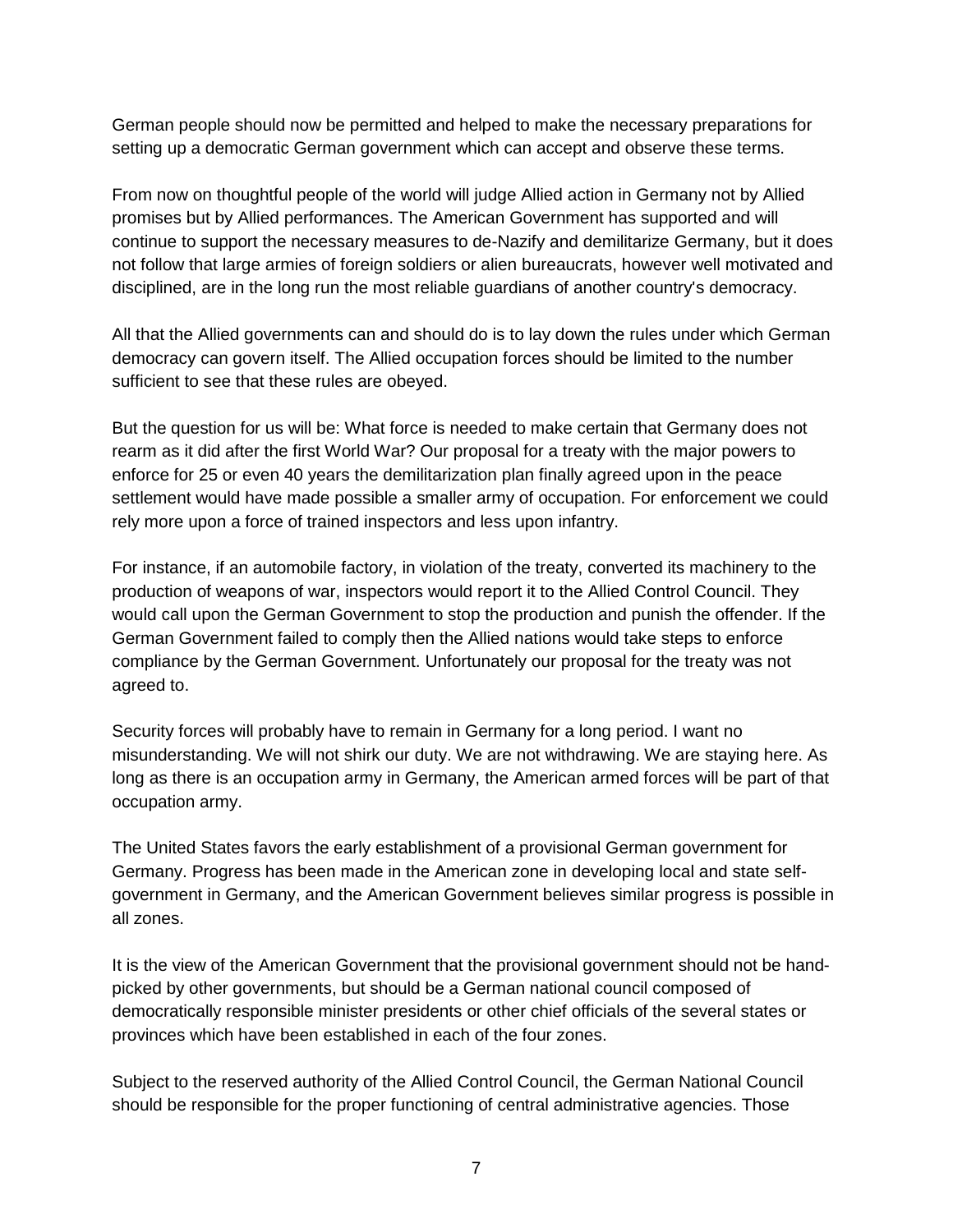agencies should have adequate power to assure the administration of Germany as an economic unit, as was contemplated by the Potsdam Agreement.

The German National Council should also be charged with the preparation of a draft of a federal constitution for Germany which, among other things, should insure the democratic character of the new Germany and the human rights and fundamental freedoms of all its inhabitants.

After approval in principle by the Allied Control Council, the proposed constitution should be submitted to an elected convention for final drafting and then submitted to the German people for ratification.

While we shall insist that Germany observe the principles of peace, good-neighborliness, and humanity, we do not want Germany to become the satellite of any power or powers or to live under a dictatorship, foreign or domestic. The American people hope to see peaceful, democratic Germans become and remain free and independent.

Austria has already been recognized as a free and independent country. Her temporary and forced union with Germany was not a happy event for either country, and the United States is convinced that it is in the interest of both countries and the peace of Europe that they should pursue their separate ways.

At Potsdam specific areas which were part of Germany were provisionally assigned to the Soviet Union and to Poland, subject to the final decisions of the Peace Conference. At that time these areas were being held by the Soviet and Polish armies. We were told that Germans in large numbers were fleeing from these areas and that it would in fact, because of the feelings aroused by the war, be difficult to reorganize the economic life of these areas if they were not administered as integral parts in the one case of the Soviet Union and in the other case of Poland.

The heads of government agreed to support at the peace settlement the proposal of the Soviet Government concerning the ultimate transfer to the Soviet Union of the city of Königsberg and the area adjacent to it. Unless the Soviet Government changes its views on the subject we will certainly stand by our agreement.

With regard to Silesia and other eastern German areas, the assignment of this territory to Poland by Russia for administrative purposes had taken place before the Potsdam meeting. The heads of government agreed that, pending the final determination of Poland's western frontier, Silesia and other eastern German areas should be under the administration of the Polish state and for such purposes should not be considered as a part of the Soviet zone of occupation in Germany. However, as the Protocol of the Potsdam Conference makes clear, the heads of government did not agree to support at the peace settlement the cession of this particular area.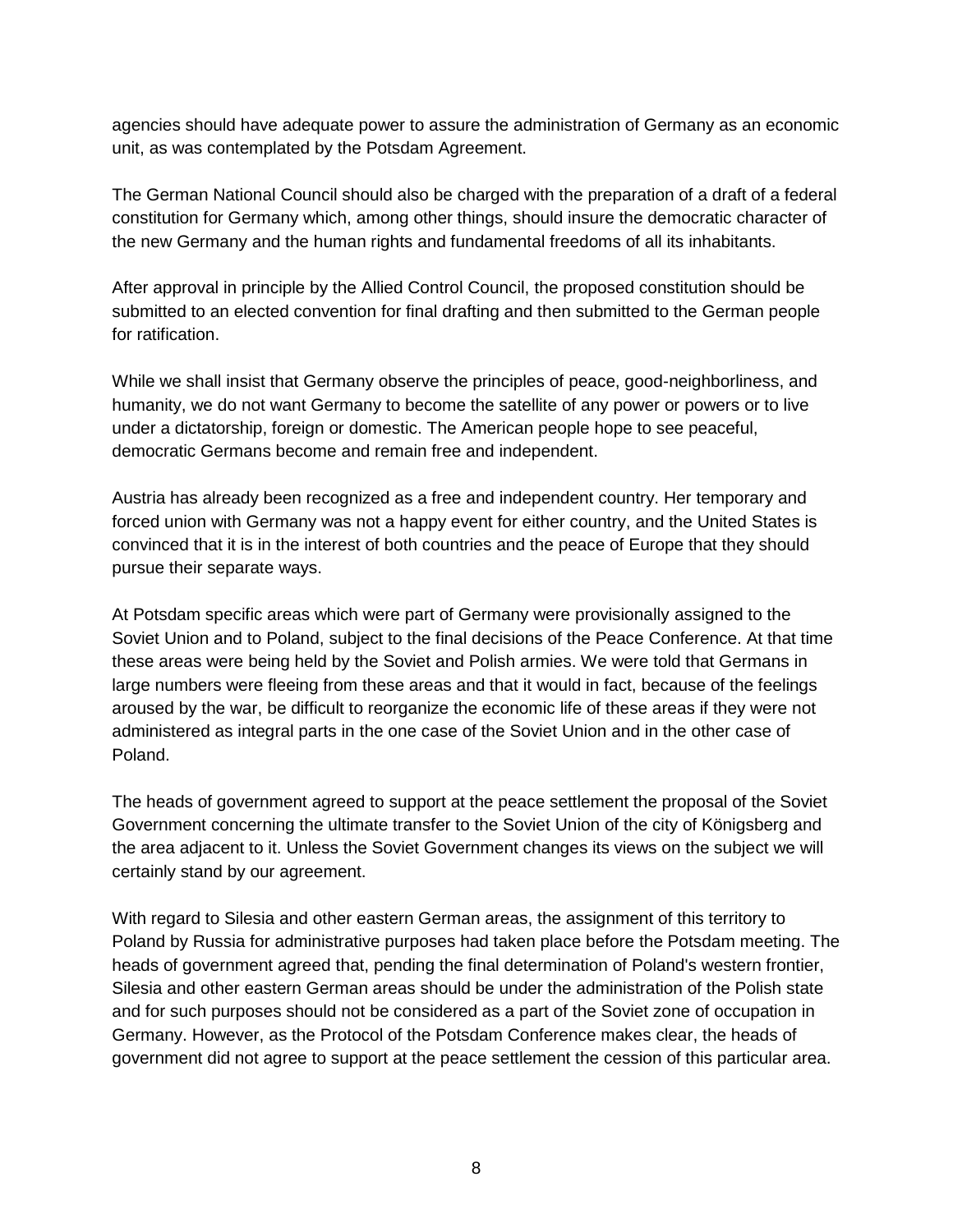The Soviets and the Poles suffered greatly at the hands of Hitler's invading armies. As a result of the agreement at Yalta, Poland ceded to the Soviet Union territory east of the Curzon Line. Because of this, Poland asked for revision of her northern and western frontiers. The United States will support revision of these frontiers in Poland's favor. However, the extent of the area to be ceded to Poland must be determined when the final settlement is agreed upon.

The United States does not feel that it can deny to France, which has been invaded three times by Germany in 70 years, its claim to the Saar territory, whose economy has long been closely linked with France. Of course, if the Saar territory is integrated with France she should readjust her reparation claims against Germany.

Except as here indicated, the United States will not support any encroachment on territory which is indisputably German or any division of Germany which is not genuinely desired by the people concerned. So far as the United States is aware the people of the Ruhr and the Rhineland desire to remain united with the rest of Germany. And the United States is not going to oppose their desire.

While the people of the Ruhr were the last to succumb to Nazism, without the resources of the Ruhr Nazism could never have threatened the world. Never again must those resources be used for destructive purposes. They must be used to rebuild a free, peaceful Germany and a free, peaceful Europe.

The United States will favor such control over the whole of Germany, including the Ruhr and the Rhineland, as may be necessary for security purposes. It will help to enforce those controls. But it will not favor any controls that would subject the Ruhr and the Rhineland to political domination or manipulation of outside powers.

The German people are now feeling the devastating effects of the war which Hitler and his minions brought upon the world. Other people felt those devastating effects long before they were brought home to the German people.

The German people must realize that it was Hitler and his minions who tortured and exterminated innocent men, women, and children and sought with German arms to dominate and degrade the world. It was the massed, angered forces of humanity which had to fight their way into Germany to give the world the hope of freedom and peace.

The American people who fought for freedom have no desire to enslave the German people. The freedom Americans believe in and fought for is a freedom which must be shared with all willing to respect the freedom of others.

The United States has returned to Germany practically all prisoners of war that were in the United States. We are taking prompt steps to return German prisoners of war in our custody in other parts of the world.